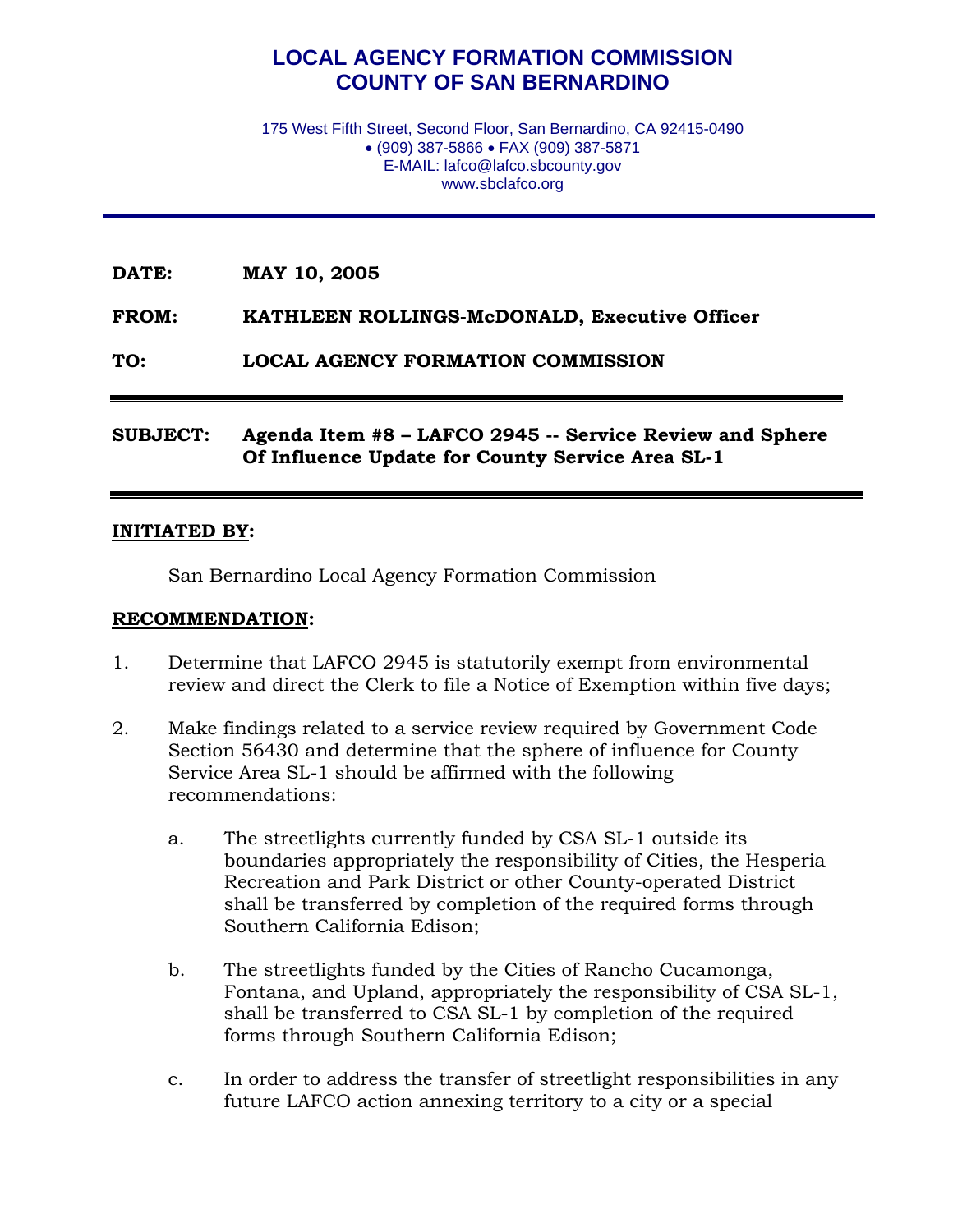district providing this service, the following process shall be followed by LAFCO:

- 1) The County Special Districts Department staff will be required to provide LAFCO with a completed transfer authorization form used at the time by Southern California Edison, including map location of light fixtures with light number and other relevant information. This information will be verified by LAFCO staff.
- 2) A standard condition of approval is included in the Commission's resolution to the transfer of responsibility for the streetlights to the annexing entity. It is intended that this will include the forwarding of the verified transfer authorization form to the City and Southern California Edison.
- d. Request that the County Board of Supervisors, as the governing body of CSA SL-1, initiate the annexation of the balance of the District's sphere of influence in order to reconcile the District's boundary with areas that include or will include streetlights to be funded by this entity.
- e. Request that the County Land Use Services Department and the County Special Districts Department adopt a process to assure that the appropriate streetlighting entity exists at the time that streetlight installation is required through the land use development process. Request that the process, policy, and/or condition of approval language be provided to the Commission for its information.
- 3. Adopt LAFCO Resolution #2877 setting forth the Commission's findings and determinations on this issue.

## **BACKGROUND INFORMATION:**

This proposal was initiated by the Local Agency Formation Commission on January 15, 2003, in response to state mandates requiring service reviews and sphere of influence updates for all cities and special districts on a rotating fiveyear schedule. The hearing on this service review/sphere of influence update was initially advertised for consideration at the November 17, 2004 hearing and has been continued several times to allow for completion of detailed service information regarding the location of the streetlights funded by this agency.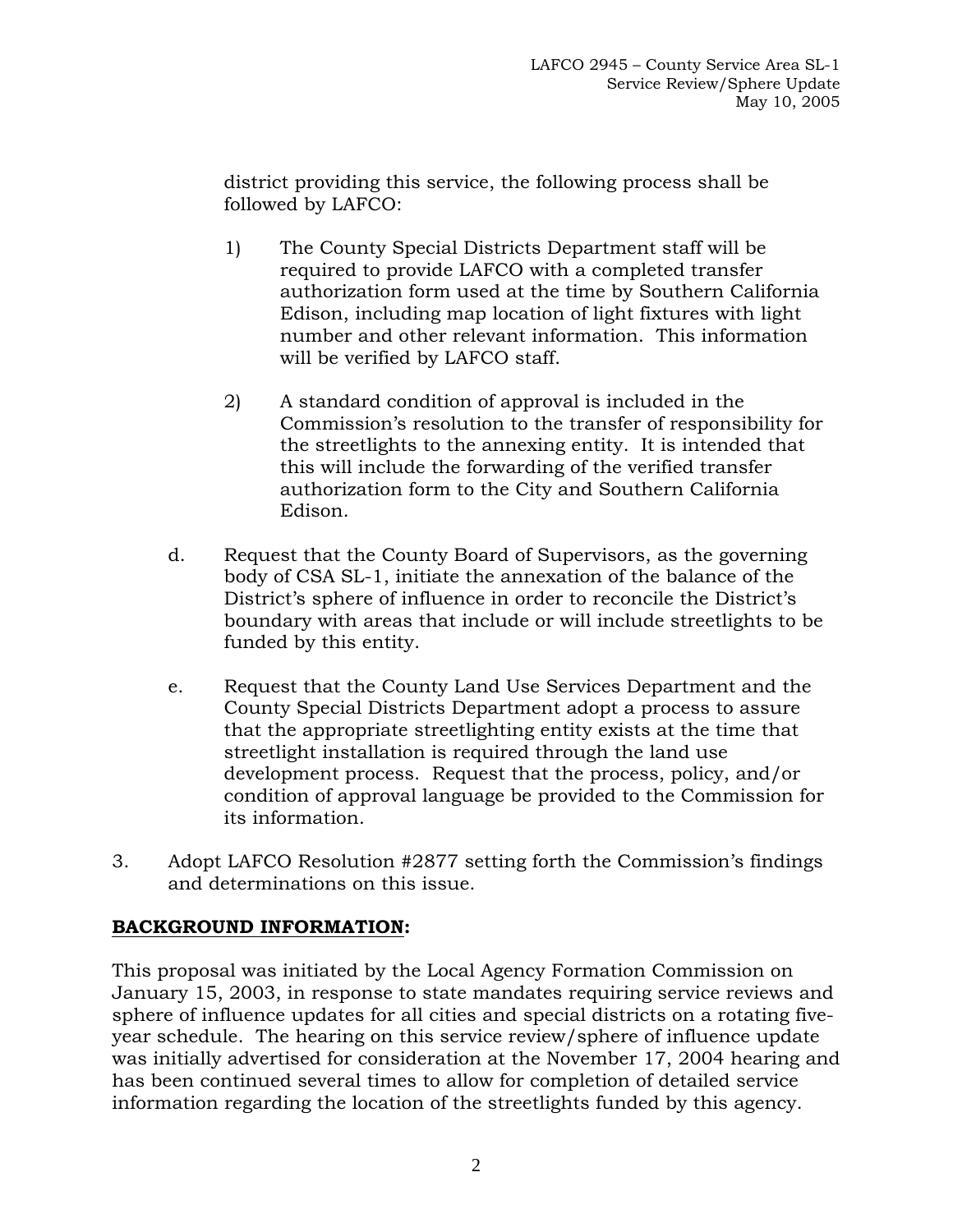At the outset of this review process, staff believed that the service review/ sphere of influence update for County Service Area SL-1 (hereinafter CSA SL-1) would be a routine, non-controversial consideration of a service review and sphere of influence update. While staff believes that the proposal remains noncontroversial, it is not routine. This service review has required information to be generated, reviewed and verified by the staffs of Southern California Edison, County Special Districts and LAFCO.

The attachments to this staff report include: #1 -- maps which identify the location, boundaries and the sphere of influence for CSA SL-1; #2 -- an outline of what a County Service Area is, what services it can perform and its general government structure; #3 -- District Summary Profile Sheet for CSA SL-1 and the response provided by the County Special Districts Department to the LAFCO survey of the factors required by Government Code Section 56430 for a service review; and #4 – a memorandum to Norm Kanold, Assistant County Administrator, outlining the results of the review of CSA SL-1.

## **HISTORY OF CSA SL-1:**

In order to proceed with the service review/sphere of influence update for CSA SL-1, a brief history of this District is in order. CSA SL-1 was originally formed in 1965 through a consolidation of existing County Service Areas providing streetlighting services identified as follows:

 County Service Area No. 3 (community of Highland) County Service Area No. 10 (west Colton) County Service Area No. 11 (east San Bernardino) County Service Area No. 13 (Bryn Mawr) County Service Area No. 21 (north, east, and south Fontana) County Service Area No. 23 (west Highland) County Service Area No. 32 (Cucamonga) County Service Area No. 33 (County line/Riverside Avenue area in Chino) County Service Area No. 39 (east Baseline area) County Service Area No. 41 (Highland area)

The intent of the consolidation was to provide for a more efficient and economic administration to provide streetlighting services within the Valley area of the County. At that time there was an agreed upon policy by the County and LAFCO that developing tracts within the Valley unincorporated area would be annexed to the District to provide for uniformity in service. Over the next twenty years, this policy was complied with and additional agencies were consolidated with CSA SL-1 to provide a single agency providing streetlighting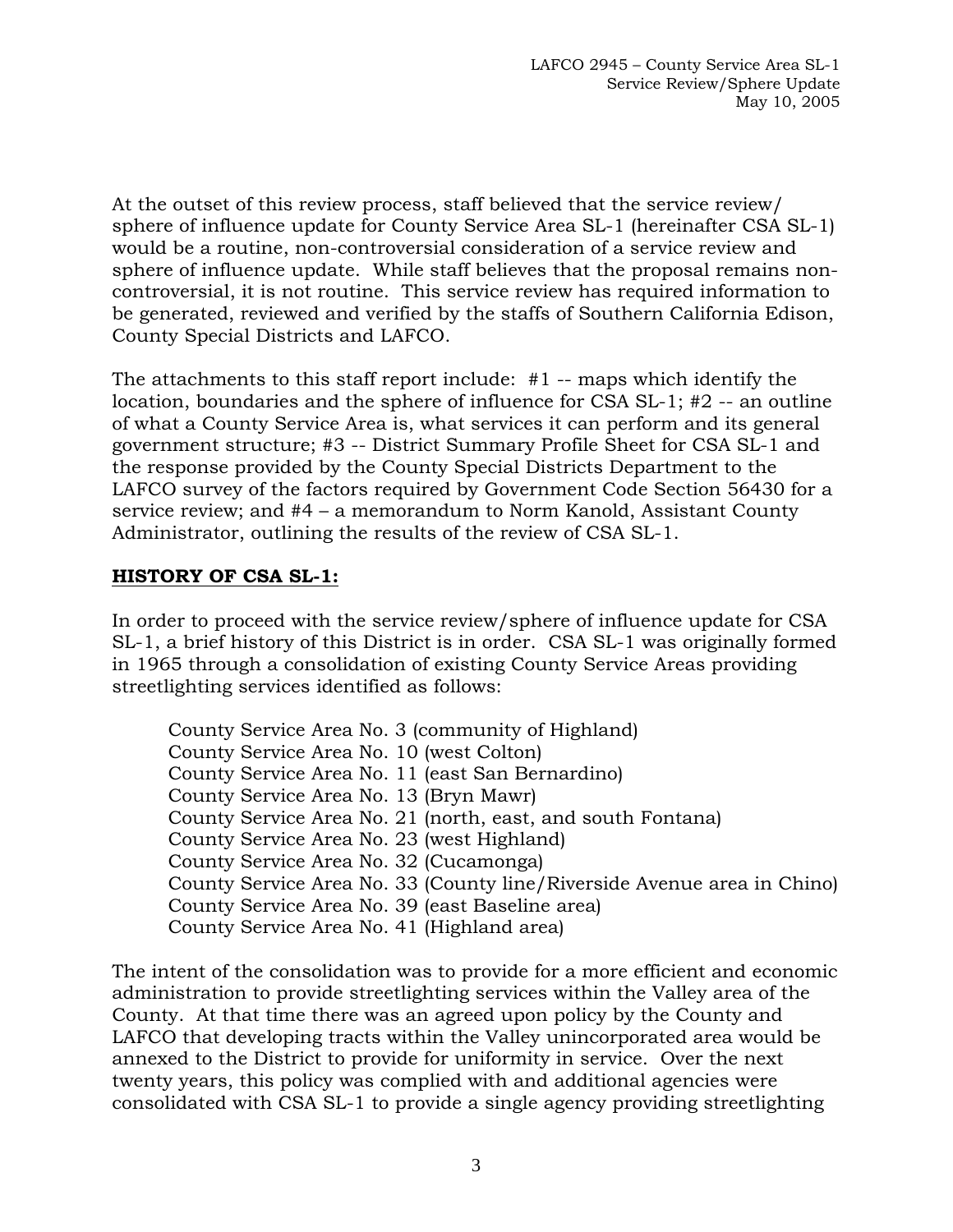services. However, as areas were annexed to the various cities, they were automatically detached from County Service Area SL-1 resulting in what was quoted in the District's original sphere of influence establishment as a "hodge podge of islands, peninsulas, and large land areas based on the creation of subdivisions".

In 1987, the policy of requiring newly-developed tracts to annex was discontinued by the County, on the basis of the understanding of the County Departments at that time that the boundaries of CSA SL-1 included the whole of the Valley unincorporated area. No challenge to this perception was made as a consolidated map showing CSA SL-1 boundaries did not exist at that time. Detachments to this agency, however, continued as areas within its jurisdiction were annexed to Cities.

During 2000-2001, consideration by the County Special Districts Department of a possible streetlighting reorganization was begun to deal with the mounting budget shortfalls within CSA SL-1 and other streetlighting entities under the County's jurisdiction. No official action was taken in reference to a possible reorganization, but mapping of the boundaries of CSA SL-1 was accomplished and has been used in the present service review/sphere update.

#### **SERVICE REVIEW:**

When the Commission initiated its service reviews/sphere of influence updates for the East Valley, it included CSA SL-1. The standard request for information was submitted to the County Special Districts Department outlining the survey questions to be responded to and requesting a map of the District's boundaries. The materials submitted included a map (a copy is included in Attachment #1) which outlined the location of CSA SL-1 on the basis of Tax Rate Areas identified as being within the District by the County Assessor's Office and State Board of Equalization.

LAFCO staff was surprised by the map presented for CSA SL-1 as this agency was understood to overlay the whole of the unincorporated area of the Valley. LAFCO staff then met with the staff of the County Special Districts Department to discuss the service review and sphere update and to outline that the first priority for the review was to determine and verify the location of the streetlights funded by the proceeds of the District based upon the mapping of its boundaries. The concern was based on the exclusion of areas within the Valley with high development rates, such as the majority of the Mentone community and the West Fontana areas. In order to verify the location of the lights paid for CSA SL-1, the assistance of Southern California Edison and GIMS staff was requested and received. Over a period of several months, a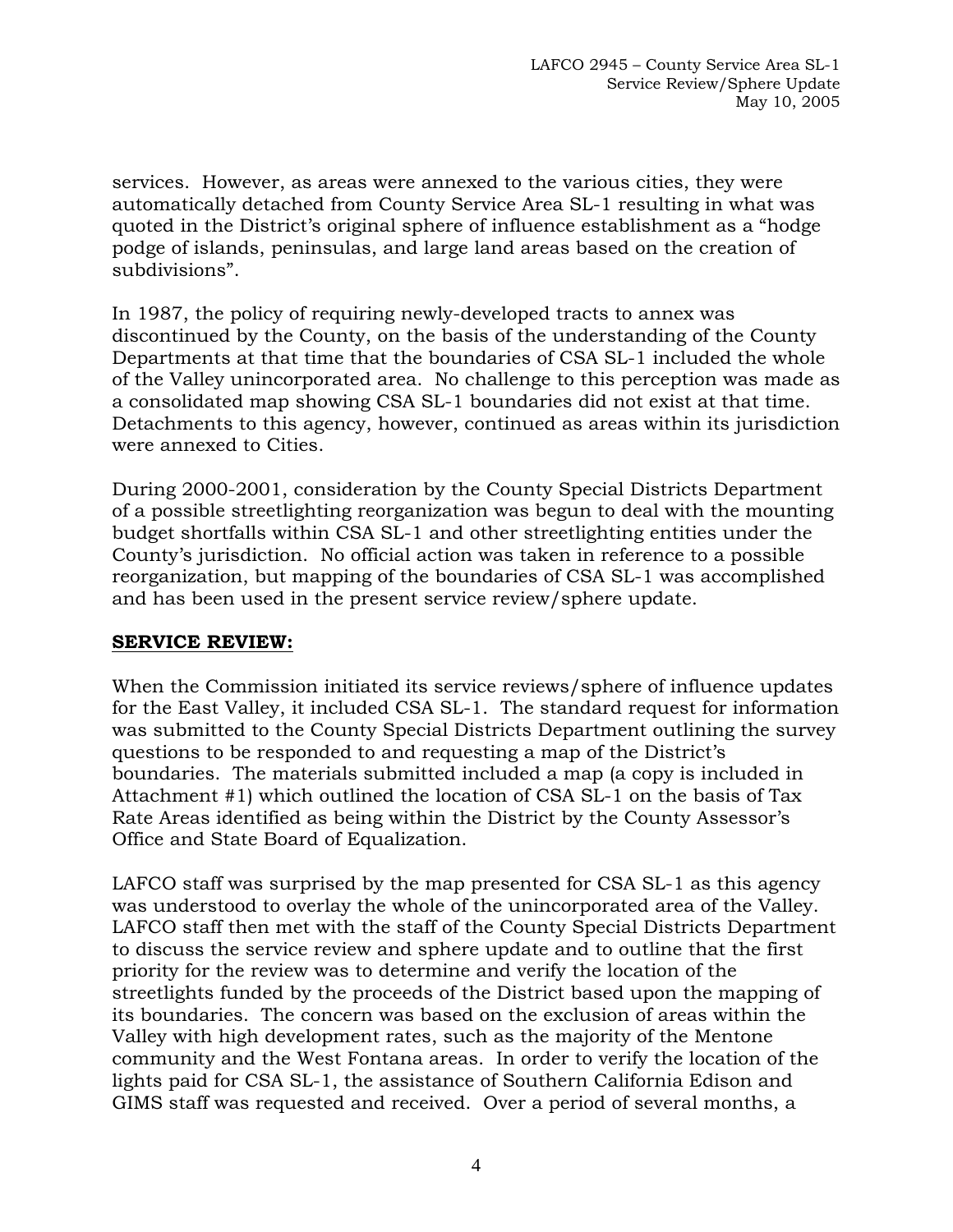review of account numbers by Special Districts, Edison and LAFCO staff was accomplished, mapping identification of light locations was prepared by Edison, and a comparison of those boundaries with light locations was completed through coordination of Special Districts, Edison and LAFCO staffs.

This review has provided the following data: There are currently 4,339 lights paid for by CSA SL-1. Of those lights there are currently 717 lights paid for by CSA SL-1 which are not within its boundaries. The following table identifies these lights, the appropriate entity responsible for them, and the electricity charge for their operation during the period 3/04 through 3/05:

| <b>ENTITY</b>                | <b>NUMBER OF LIGHTS</b> | <b>ENERGY COST</b>        |
|------------------------------|-------------------------|---------------------------|
|                              |                         | <b>BILLED TO CSA SL-1</b> |
| <b>BARSTOW</b>               | 1                       | \$92.00                   |
| <b>CHINO</b>                 | $\overline{2}$          | \$274.00                  |
| <b>CHINO HILLS</b>           | 44                      | \$4,399.00                |
| <b>COLTON</b>                | 3                       | \$289.00                  |
| <b>FONTANA</b>               | 68                      | \$6,927.00                |
| HESPERIA (belongs to         | 3                       | \$315.00                  |
| Hesperia Recreation and Park |                         |                           |
| District)                    |                         |                           |
| <b>HIGHLAND</b>              | $\mathbf{1}$            | \$105.00                  |
| <b>LOMA LINDA</b>            | 9                       | \$955.00                  |
| <b>MONTCLAIR</b>             | $\overline{4}$          | \$436.00                  |
| RANCHO CUCAMONGA             | 106                     | \$9,757.00                |
| <b>REDLANDS</b>              | 24                      | \$2,425.00                |
| <b>RIALTO</b>                | 30                      | \$2,929.00                |
| <b>SAN BERNARDINO</b>        | 92                      | \$9,524.00                |
| <b>UPLAND</b>                | $\overline{2}$          | \$184.00                  |
| <b>YUCAIPA</b>               | 37                      | \$3,794.00                |
| <b>RIVERSIDE COUNTY</b>      | 1                       | \$105.00                  |
| <b>CSA 70 R-41</b>           | 15                      | \$1,703.00                |
| <b>CSA 70 EV-1</b>           | 17                      | \$1,590.00                |
| <b>KAISER CENTER</b>         |                         |                           |
| (West Fontana Area)          | 59                      | \$6,237.00                |
| $SL-2$                       | 14                      | \$1,340.00                |
| <b>ALL OTHER AREAS</b>       |                         |                           |
| (Includes Devore,            |                         |                           |
| Bloomington, Mentone, etc.)  | 185                     | \$19,311.00               |
| <b>TOTAL</b>                 | 717                     | \$72,691.00               |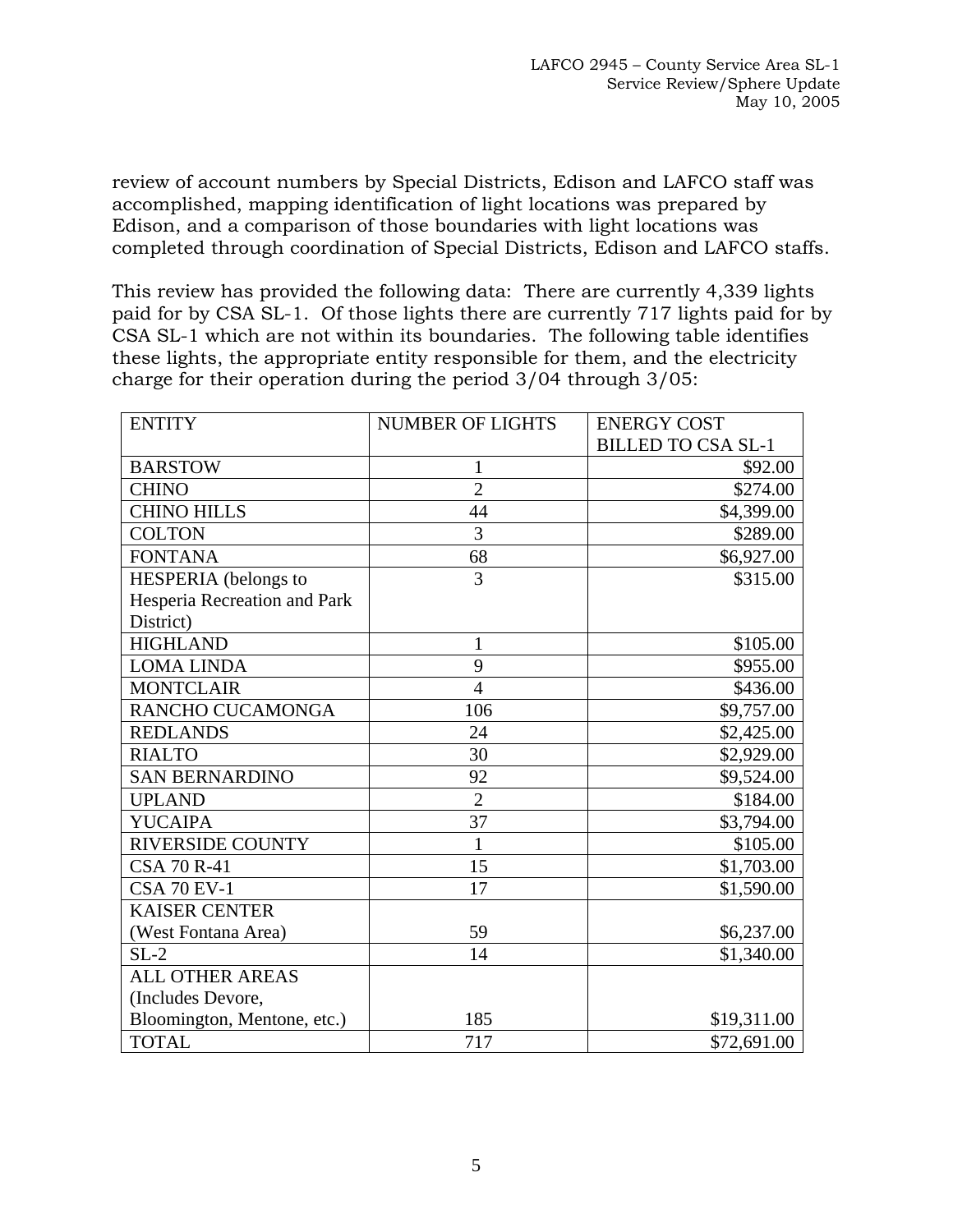In addition, this review determined that there were a number of lights appropriately the responsibility of CSA SL-1 that were paid for by others. The following table outlines those:

| <b>ENTITY</b>         | <b>NUMBER</b> | <b>ENERGY COST</b> |
|-----------------------|---------------|--------------------|
| OTHER ENTITIES PAYING |               |                    |
| FOR CSA SL-1          | 16            | \$1,703.00         |
| <b>FONTANA</b>        | 41            | \$4,140.00         |
| RANCHO CUCAMONGA      |               | \$731.00           |
| <b>UPLAND</b>         |               | \$105.00           |
| <b>TOTAL</b>          | 65            | \$6,679.00         |

Letters have been forwarded to the affected Cities and the Hesperia Recreation and Park District discussing the need for the appropriate SCE paperwork to be processed to transfer this responsibility. County Special Districts staff has indicated that they have or will process transfers from CSA 70 R-41, CSA 70 EV-1, and CSA 70 SL-2 to refund the costs of these lights (estimated at \$4,633) as well as transfer the billing to their respective separate accounts.

This leaves a determination as to how to reconcile the responsibility for the lights outside the boundaries of CSA SL-1, totaling 244 lights at a cost of \$25,548 from March 2004 to March 2005. There is no other entity available to assume responsibility for these areas, such as the "Kaiser Center" in West Fontana and the communities of Mentone, Devore and portions of Bloomington. Staff has reviewed the options with County staff, which included such items as turning off the 244 lights, developing an improvement zone for each area, or the annexation of the sphere of influence of CSA SL-1 to reconcile the boundary.

Of these options, LAFCO staff is recommending that the Commission request that the County initiate the annexation of CSA SL-1's sphere of influence within the Valley area. In addition, a discussion of the need to provide for a transfer of property tax revenues to CSA SL-1 during this process was reviewed. Under existing County policy, for those areas being annexed to CSA SL-1, there would be no transfer of property tax revenues since there is no detaching streetlighting entity. During the discussions with County staff, LAFCO staff noted that this is a unique situation requiring a unique solution from a health and safety perspective and suggesting that in this instance the County consider the transfer of a share of the ad valorem tax to CSA SL-1. Such a policy change would require that Special Districts staff estimate the existing shortfall, translate that into a percentage share of the revenue from the annexing area and that the County Board of Supervisors adopt a resolution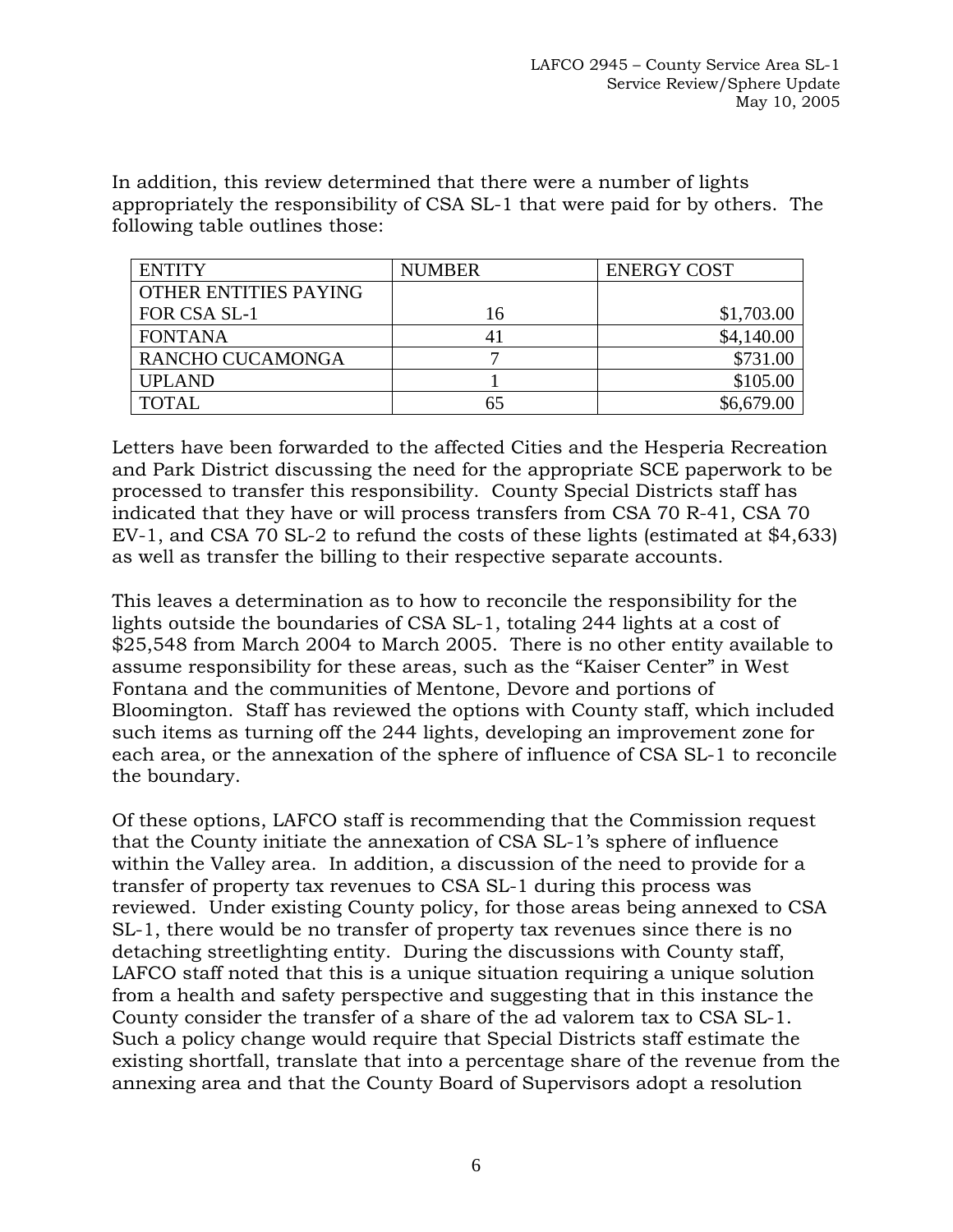agreeing to the exchange of the identified revenue. To date, no official response from the County has been received to this suggestion.

Staff's concern is that absent a jurisdictional change to include these areas within the boundaries of CSA SL-1, the County would need to either create individual improvement zones for the areas and transfer responsibility of the affected lights, along with requesting either a special tax or assessment or a transfer of revenues from the County General Fund to fund the service, or turn off the lights as CSA SL-1 has no jurisdiction to expend its revenues outside its boundaries. Staff believes that the approach outlined to annex the balance of the sphere of influence to CSA SL-1 and provide a share of the ad valorem property tax will resolve the governance issue and can address the ongoing financing of this service within the Valley.

CSA SL-1 has two areas of responsibility outside the Valley area; streetlights in the Lenwood community in the City of Barstow sphere of influence and an approximate one-half mile area of mountain highway near the south shore of Lake Arrowhead. Special Districts and LAFCO staff have discussed these two areas, outside the existing sphere of influence of the District, and determined that the Barstow area should be addressed as a part of the North County service review/sphere of influence updates on the basis that a transfer of responsibility should take place and the appropriate changes should be considered as a part of the Barstow community of special districts; and the mountain area should be considered as a part of the Mountain service reviews/sphere of influence updates to be considered in the future.

### **FINDINGS AND DETERMINATIONS:**

CSA SL-1 is a Board-governed special district formed under the provisions of County Service Area Law, Government Code Sections 25210.1 through 25211.33. The report prepared by the County Special Districts staff is included as a part of Attachment #3 and identifies that this agency is only authorized and only provides streetlighting services. A summary of the major points of consideration within the response provided by the County is outlined as follows:

1. Infrastructure Needs and Deficiencies – The District requires that developers of new tracts provide payment of an estimated three (3) years of energy costs prior to the initial powering of the lights. Future costs are then funded by the property tax revenues generated within the District following exhaustion of these funds. With the transfer of responsibility of lights not appropriately paid by CSA SL-1, the District will receive a reduction in costs of \$40,464. There are no master plans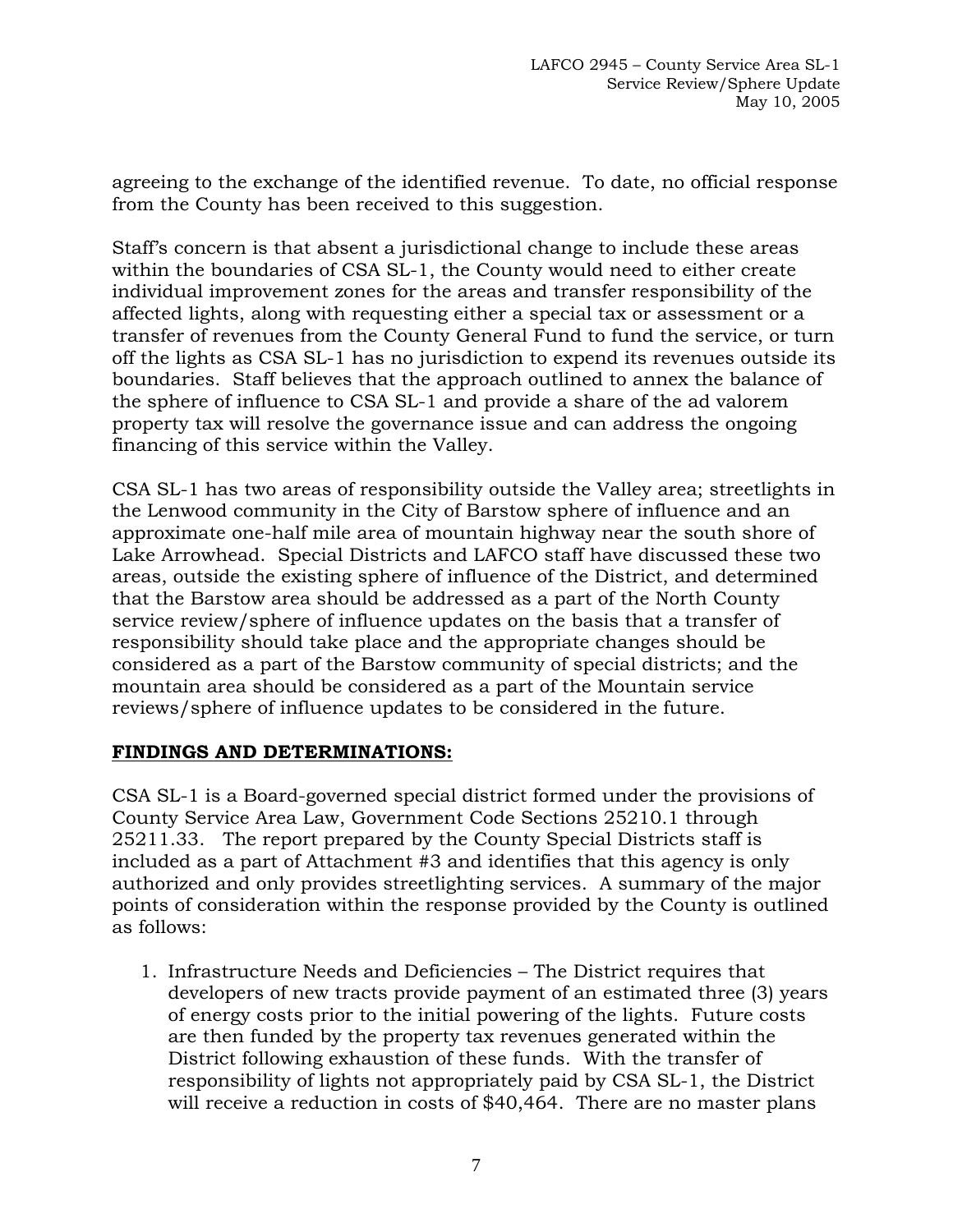for the provision of services by this District; however, new streetlights are required according to policies adopted by the County Board of Supervisors within the County General Plan Improvement Level Standards (a copy of the Improvement Standards is included as Attachment #5).

- 2. Financial Constraints and Opportunities The District has had financial problems in the past due to sky-rocketing energy costs resulting in a negative fund balance in FY 2001-02. However, it appears that the escalating property tax values within the County and the stabilization of energy costs are allowing for a more stabilized financial picture for the District. With the transfer of responsibility for the lights not within the boundaries of CSA SL-1 and the potential repayment of funds by the Cities, etc., a brighter financial picture is emerging for the District. As identified in the materials provided, the annual property tax revenues are budgeted at \$527,802 for Fiscal Year 2004-05, a carryover of \$245,648, and estimated expenditures of \$772,650.
- 3. Cost Avoidance Opportunities and Shared Facilities Opportunities The District is the primary agency in the Valley responsible for streetlighting services in the unincorporated area. There is no opportunity for joint agency practices identified in the response.
- 4. Government Structure Options The District was formed in 1965 through a consolidation of a number of county service areas providing streetlighting services. The retention of CSA SL-1 as the streetlighting entity for the Valley unincorporated area of the County has been shown to be an effective solution to the needs for coordination of this service. However, the recommendation is that reorganization be undertaken by the County to address jurisdictional responsibilities, the transfer of lights not within the boundaries of CSA SL-1 to the Cities and/or Districts appropriately responsible and to address funding shortfalls.
- 5. Local Accountability and Governance The District is governed by the County Board of Supervisors, it has no advisory commission, and typically only has two meetings a year to adopt its proposed and final budget. The recipients of its services are not generally aware of its existence.
- 6. When Special Districts were seated on the San Bernardino LAFCO in 1976, the listing of services and functions was prepared, as required by law, acknowledging the services actively provided by the special districts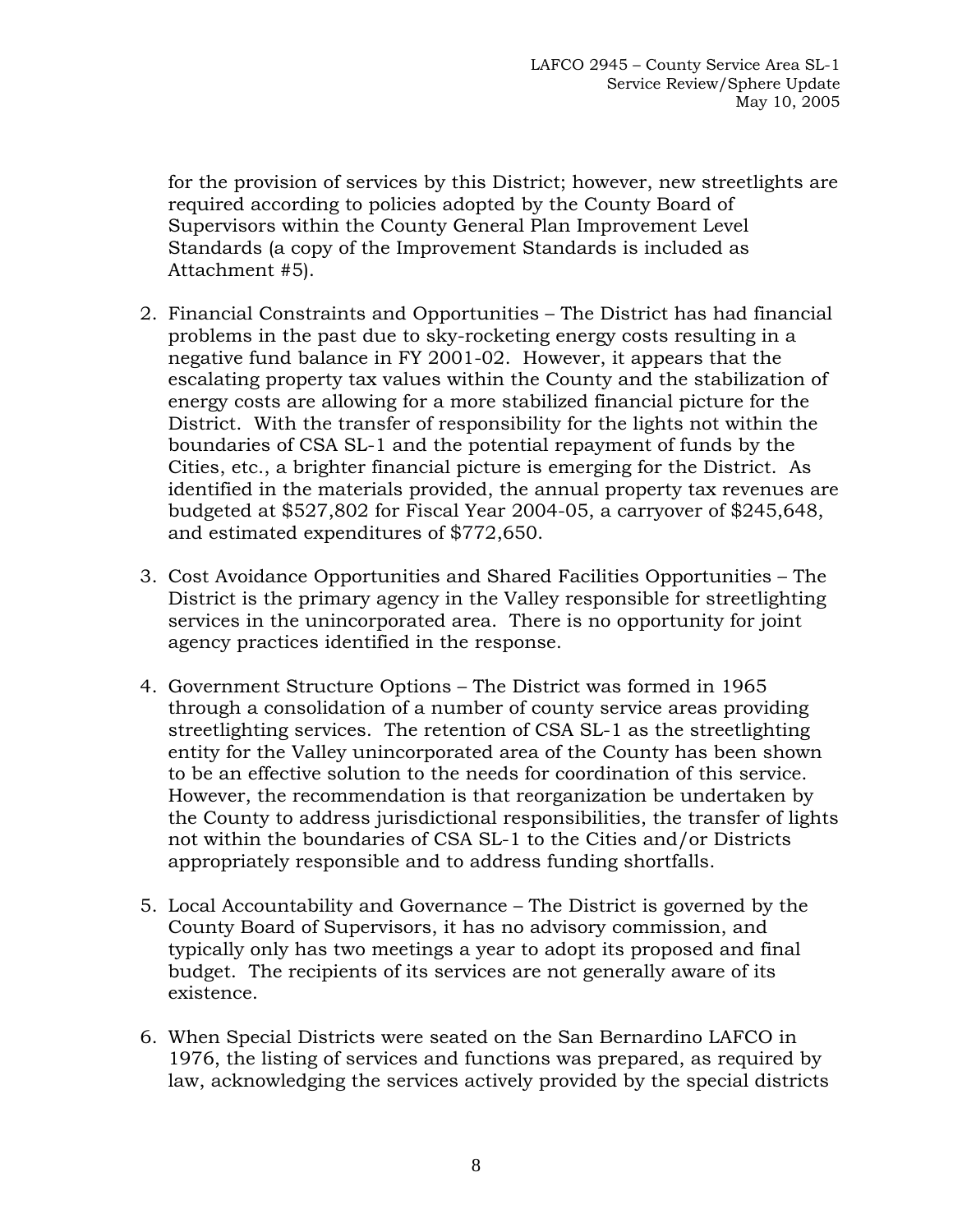at that time. Through this process, CSA SL-1 is currently authorized the active service and function as follows:

| <b>SERVICE</b> | NCTIONS<br>FUNC |
|----------------|-----------------|
| Streetlighting | Streetlighting  |

Latent powers are those powers authorized to a special district through its principal act, but which are not being actively provided. According to CSA SL-1's principal act, the County Service Area Law (Government Code Section 25210.10 et seq.), the latent powers of the District include, but are not limited to, the following:

| <b>SERVICE</b>                                         | <b>FUNCTIONS</b>                                                                                                                                                                                                                                                                                                                                      |
|--------------------------------------------------------|-------------------------------------------------------------------------------------------------------------------------------------------------------------------------------------------------------------------------------------------------------------------------------------------------------------------------------------------------------|
| <b>Fire Protection</b>                                 | All functions of a Fire Protection<br>District (except it cannot perform the<br>function within an existing agency with<br>fire protection services)                                                                                                                                                                                                  |
| <b>Extended Police Protection</b>                      |                                                                                                                                                                                                                                                                                                                                                       |
| <b>Television Translator</b>                           | Facilities and services with certain<br>limitations                                                                                                                                                                                                                                                                                                   |
| Flood or Inundation Protection Services                | Special provisions applicable to San<br>Bernardino County only – allows for<br>the construction of dam facilities to<br>protect the public health and safety                                                                                                                                                                                          |
| Open Space and Habitat Preservation<br><b>Services</b> | Special provisions applicable to San<br><b>Bernardino County only</b>                                                                                                                                                                                                                                                                                 |
| <b>Miscellaneous Extended Services</b>                 | Any other governmental service that<br>the County is authorized by law to<br>perform and which it does not also<br>perform to the same extent on a county-<br>wide basis both within and outside City<br>boundaries. Examples include, but are<br>not limited to, water service, sewer<br>service, ambulance service, street and<br>highway lighting. |

At this time none of the adjacent or overlaying agencies have identified any concerns with the existing sphere of influence for CSA SL-1.

 7. As the CEQA lead agency, the Commission's Environmental Consultant, Tom Dodson and Associates, has reviewed the service review/sphere of